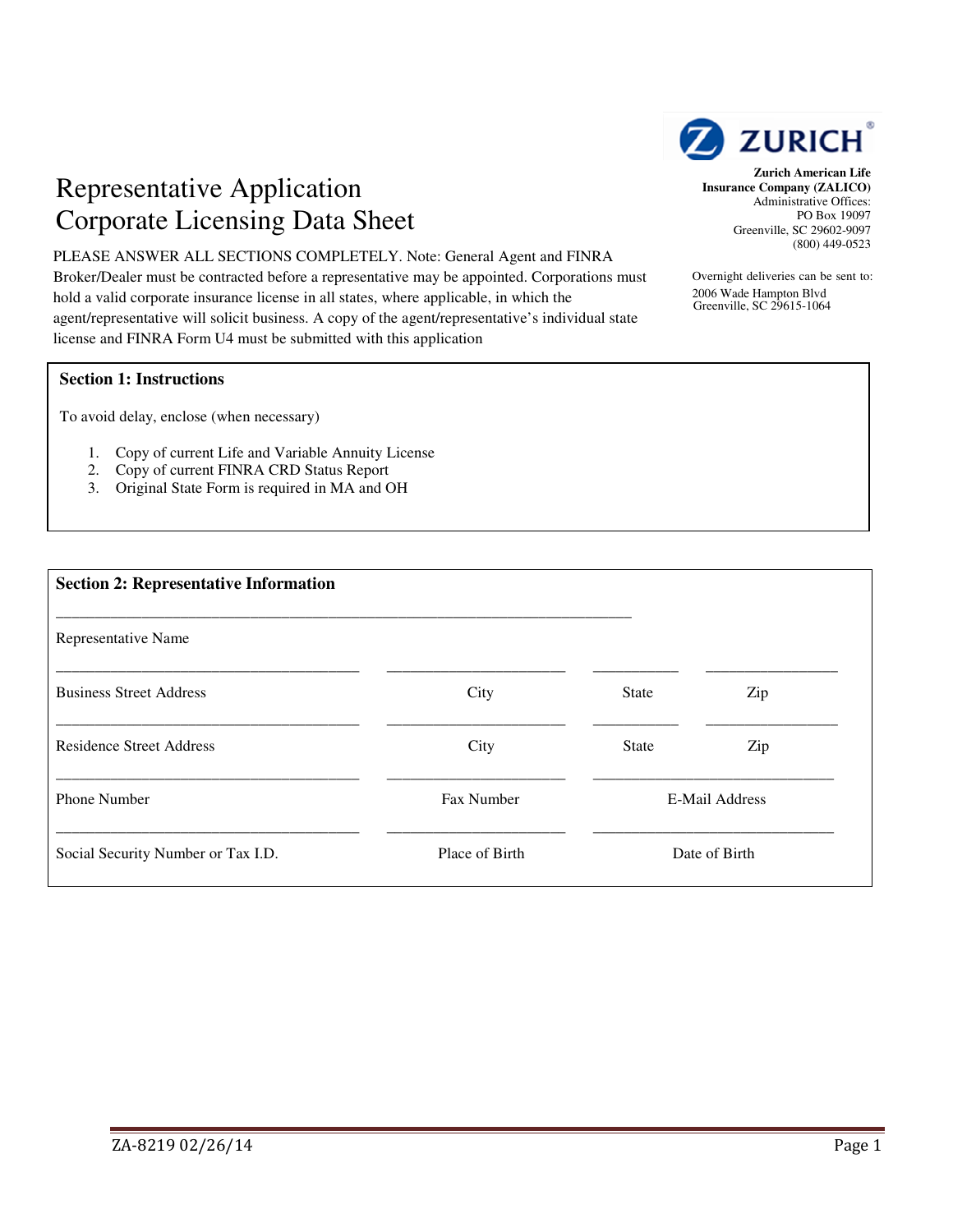| <b>Section 3: General Agent/Broker Dealer Information</b> |                     |              |     |  |
|-----------------------------------------------------------|---------------------|--------------|-----|--|
| Name                                                      | Tax I.D. Number     |              |     |  |
| Broker/Dealer or General Agent Number                     | <b>Phone Number</b> | Fax Number   |     |  |
| <b>Business Street Address</b>                            | City                | <b>State</b> | Zip |  |

| corporation<br>Name of (check one)                | partnership | sole proprietorship |     |
|---------------------------------------------------|-------------|---------------------|-----|
| Name under which requested contract(s) to be held |             | Tax I.D. Number     |     |
| <b>Street Address</b>                             | City        | <b>State</b>        | Zip |
|                                                   |             | Email Address       |     |